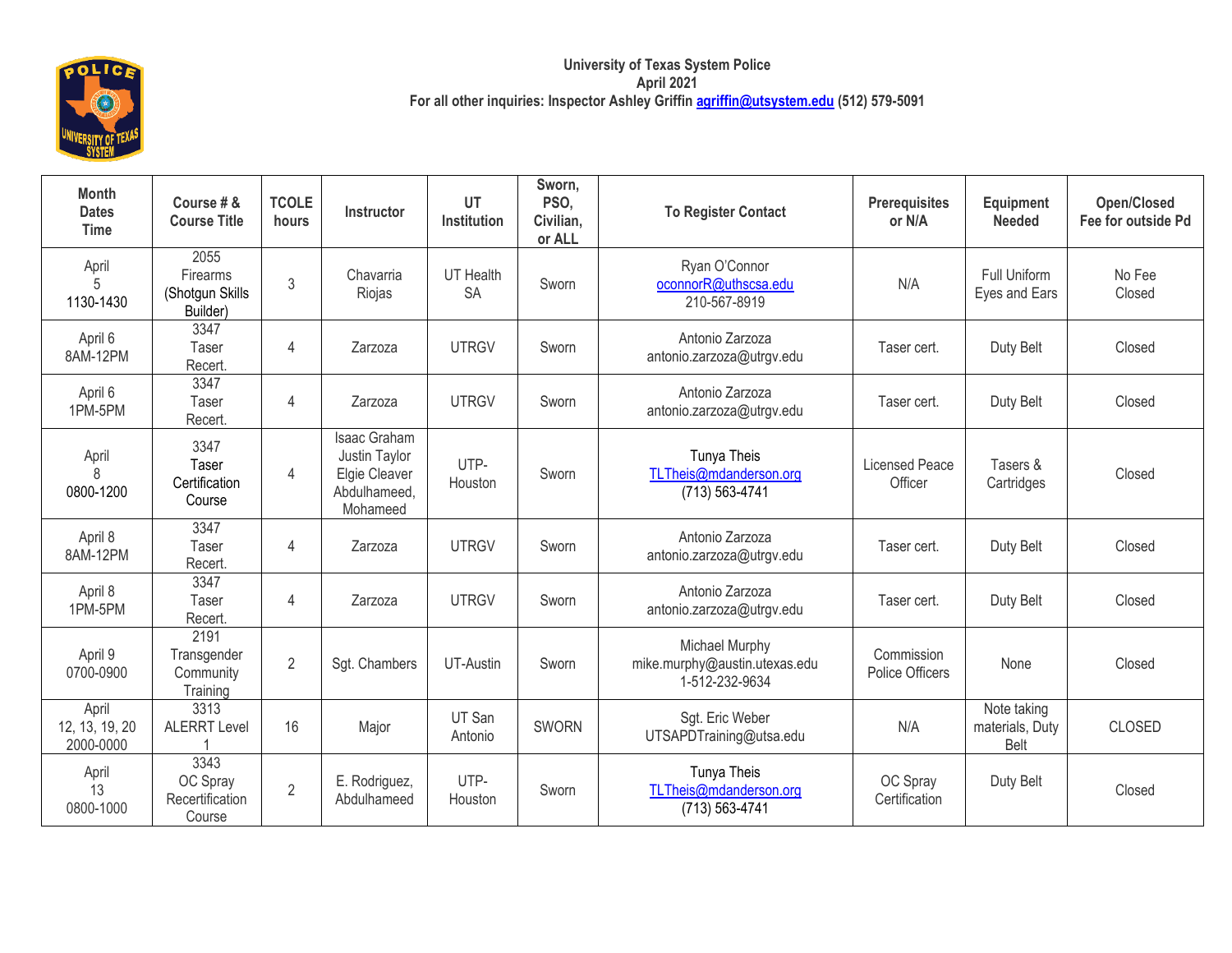| <b>Month</b><br><b>Dates</b><br><b>Time</b> | Course # &<br><b>Course Title</b>                                   | <b>TCOLE</b><br>hours | Instructor                                                                              | UT<br>Institution        | Sworn,<br>PSO,<br>Civilian,<br>or ALL   | <b>To Register Contact</b>                                     | <b>Prerequisites</b><br>or N/A          | Equipment<br><b>Needed</b>     | <b>Open/Closed</b><br>Fee for outside Pd |
|---------------------------------------------|---------------------------------------------------------------------|-----------------------|-----------------------------------------------------------------------------------------|--------------------------|-----------------------------------------|----------------------------------------------------------------|-----------------------------------------|--------------------------------|------------------------------------------|
| April<br>13<br>1000-1200                    | 2053<br>Baton<br>Recertification<br>Course                          | $\overline{2}$        | Cameron, Alvin<br>Phuong-Ngo,<br>Khanh<br>Gray, Kevin<br>Simpson-<br>Sanders,<br>Regina | UTP-<br>Houston          | Sworn                                   | <b>Tunya Theis</b><br>TLTheis@mdanderson.org<br>(713) 563-4741 | Baton<br>Certification                  | Duty Belt                      | Closed                                   |
| April<br>13<br>1200-1300                    | 3347<br>Taser<br>Recertification<br>Course                          | $\overline{1}$        | Isaac Graham<br>Justin Taylor<br>Elgie Cleaver<br>Abdulhameed,<br>Mohameed              | UTP-<br>Houston          | Sworn                                   | Tunya Theis<br>TLTheis@mdanderson.org<br>$(713) 563 - 4741$    | Taser<br>Certification                  | Tasers &<br>Cartridges         | Closed                                   |
| April<br>13<br>0900-1700                    | 2066<br><b>Implicit Bias</b><br>and Social<br>Justice               | $\overline{7}$        | Fair and<br>Impartial<br>Policing, LLC                                                  | UT San<br>Antonio        | Sworn,<br>Command<br><b>Staff Level</b> | Sgt. Eric Weber<br>UTSAPDTraining@utsa.edu                     | N/A                                     | Note taking<br>materials       | <b>OPEN</b>                              |
| April 13<br>8AM-12PM                        | 3347<br>Taser<br>Recert.                                            | $\overline{4}$        | Zarzoza                                                                                 | <b>UTRGV</b>             | Sworn                                   | Antonio Zarzoza<br>antonio.zarzoza@utrgv.edu                   | Taser cert.                             | Duty Belt                      | Closed                                   |
| April 13<br>1PM-5PM                         | 3347<br><b>Taser</b><br>Recert.                                     | $\overline{4}$        | Zarzoza                                                                                 | <b>UTRGV</b>             | Sworn                                   | Antonio Zarzoza<br>antonio.zarzoza@utrgv.edu                   | Taser cert.                             | Duty Belt                      | Closed                                   |
| April 13th<br>1800-2200                     | 3347<br><b>Taser Recert</b>                                         | $\overline{4}$        | McGee                                                                                   | <b>UTMB</b><br>Galveston | Sworn                                   | Officer Olga Joseph<br>olmolis@utmb.edu                        | Commission<br>Police<br>Officers        | Duty Rig<br>No live<br>weapons | Open                                     |
| April 13-14<br>2230-0230                    | 3312<br><b>ALERRT</b><br>Recert                                     | $\overline{4}$        | LtLayer<br>F.Diaz<br>Sgt.Armstead<br>C. Douglass<br>J. Gonzalez                         | <b>UTMB</b><br>Galveston | Sworn                                   | Officer Olga Joseph<br>olmolis@utmb.edu                        | Commission<br>Police<br><b>Officers</b> | Duty Rig<br>No live<br>weapons | Open                                     |
| April 14<br>0230-0430                       | 3844<br>Behavioral<br><b>Health Crisis</b><br>Response<br>Refresher | $\overline{2}$        | Sgt.Carr<br>Lt. Pean<br>Sgt. McGill<br>Sgt. Fultz                                       | <b>UTMB</b><br>Galveston | Sworn                                   | Officer Olga Joseph<br>olmolis@utmb.edu                        | Commission<br>Police<br><b>Officers</b> | Duty Rig<br>No live<br>weapons | Open                                     |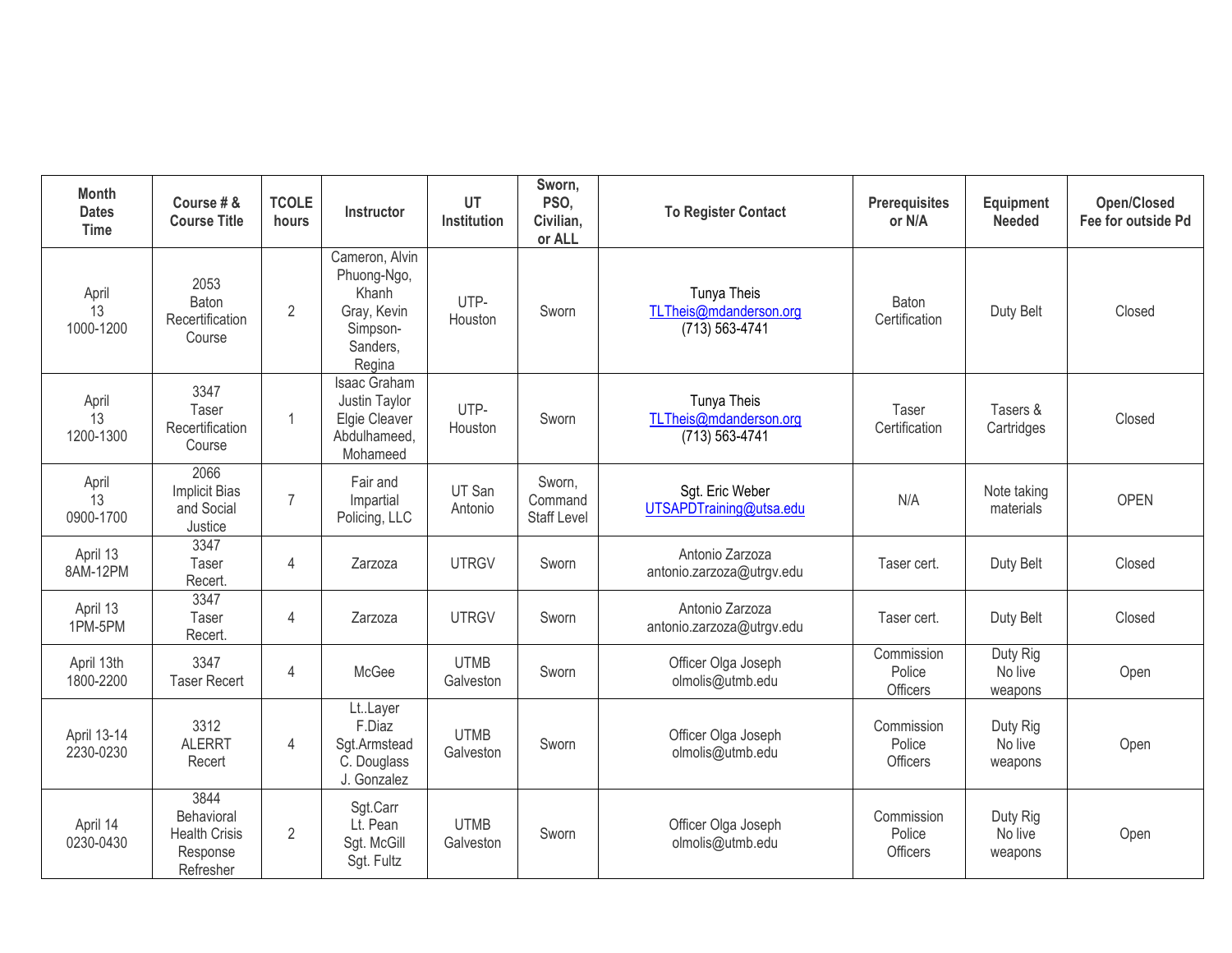| <b>Month</b><br><b>Dates</b><br><b>Time</b>                                            | Course # &<br><b>Course Title</b>     | <b>TCOLE</b><br>hours | <b>Instructor</b>         | UT<br>Institution        | Sworn,<br>PSO,<br>Civilian,<br>or ALL | <b>To Register Contact</b>                                        | <b>Prerequisites</b><br>or N/A   | Equipment<br><b>Needed</b>                                                                                                                 | <b>Open/Closed</b><br>Fee for outside Pd |
|----------------------------------------------------------------------------------------|---------------------------------------|-----------------------|---------------------------|--------------------------|---------------------------------------|-------------------------------------------------------------------|----------------------------------|--------------------------------------------------------------------------------------------------------------------------------------------|------------------------------------------|
| April 14th<br>0430-0530                                                                | 3308<br>Officer Safety                | $\overline{1}$        | Carr<br>Fultz             | <b>UTMB</b><br>Galveston | Sworn                                 | Officer Olga Joseph<br>olmolis@utmb.edu                           | Commission<br>Police<br>Officers | Duty Rig<br>No live<br>weapons                                                                                                             | Open                                     |
| April 15<br>8AM-12PM                                                                   | 3347<br>Taser<br>Recert.              | $\overline{4}$        | Zarzoza                   | <b>UTRGV</b>             | Sworn                                 | Antonio Zarzoza<br>antonio.zarzoza@utrgv.edu                      | Taser cert.                      | Duty Belt                                                                                                                                  | Closed                                   |
| April 15<br>1PM-5PM                                                                    | 3347<br>Taser<br>Recert.              | $\overline{4}$        | Zarzoza                   | <b>UTRGV</b>             | Sworn                                 | Antonio Zarzoza<br>antonio.zarzoza@utrgv.edu                      | Taser cert.                      | Duty Belt                                                                                                                                  | Closed                                   |
| April 16<br>8AM-5PM                                                                    | 2049<br><b>Report Writing</b>         | $\,8\,$               | Zarzoza/Lopez             | <b>UTRGV</b>             | ALL                                   | Antonio Zarzoza<br>antonio.zarzoza@utrgv.edu                      | N/A                              | N/A                                                                                                                                        | Closed                                   |
| April 19 8a-6p<br>April 20 8a-6p<br>April 21 12p-<br>10 <sub>p</sub><br>April 22 8a-6p | 3358<br><b>IPMBA</b>                  | 40                    | J. Lee                    | Dallas                   | All                                   | Somer.fernandez@utdallas.edu                                      | N/A                              | Athletic<br>Clothing,<br>Bike with<br>pedal<br>Retention,<br>Front and<br>Rear lighting<br>system,<br>helmet, full<br>bicycle duty<br>gear | <b>OPEN</b>                              |
| April 19-23<br>0700-1600                                                               | 2106<br>Crime Scene<br>Investigations | 40                    | Det. Theis                | UT-Austin                | Sworn                                 | Michael Murphy<br>mike.murphy@austin.utexas.edu<br>1-512-232-9634 | Commission<br>Police<br>Officers | None                                                                                                                                       | Closed                                   |
| April 20th<br>0600-1000                                                                | 3347<br>Taser<br>Recert               | $\overline{4}$        | T. Armstrong<br>S. Dorsey | <b>UTMB</b><br>Galveston | Sworn                                 | Officer Olga Joseph<br>olmolis@utmb.edu                           | Commission<br>Police<br>Officers | Duty Rig<br>No live<br>weapons                                                                                                             | Open                                     |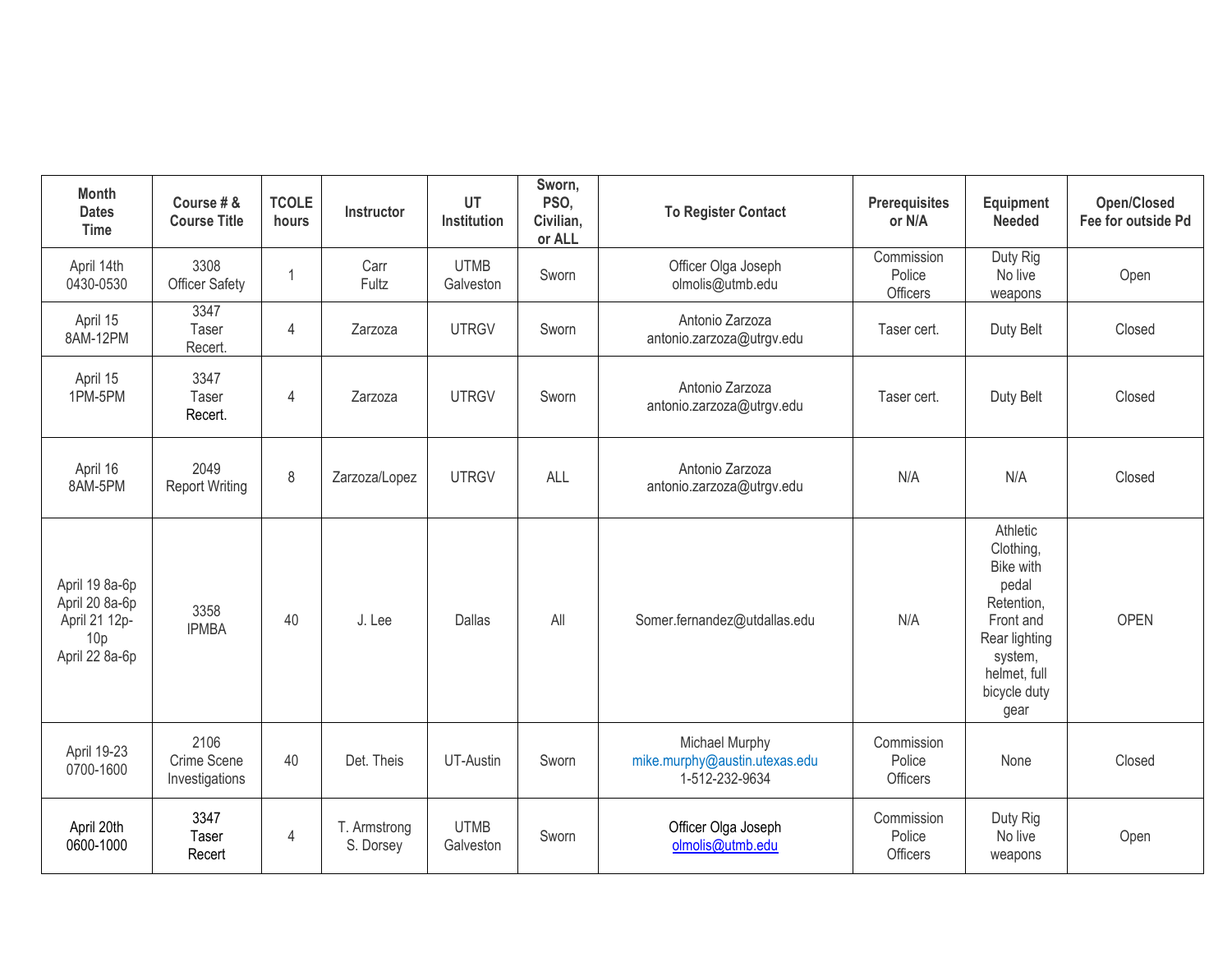| Month<br><b>Dates</b><br><b>Time</b> | Course # $\&$<br><b>Course Title</b>                               | <b>TCOLE</b><br>hours | <b>Instructor</b>                                 | <b>UT</b><br><b>Institution</b> | Sworn,<br>PSO,<br>Civilian,<br>or ALL | <b>To Register Contact</b>                                  | Prerequisites or<br>N/A                 | Equipment<br>Needed            | Open/Closed<br>Fee for outside<br>Pd |
|--------------------------------------|--------------------------------------------------------------------|-----------------------|---------------------------------------------------|---------------------------------|---------------------------------------|-------------------------------------------------------------|-----------------------------------------|--------------------------------|--------------------------------------|
| April 20th<br>1000-1200              | 3844<br>Behavioral<br><b>Health Crisis</b><br>Response             | $\sqrt{2}$            | Sgt.Carr<br>Lt. Pean<br>Sgt. McGill<br>Sgt. Fultz | <b>UTMB</b><br>Galveston        | Sworn                                 | Officer Olga Joseph<br>olmolis@utmb.edu                     | Commission<br>Police<br><b>Officers</b> | Duty Rig<br>No live<br>weapons | Open                                 |
| April 20th<br>230-1630               | 3312<br><b>ALERRT</b><br>Recert                                    | 4                     | J. Gonzlez                                        | <b>UTMB</b><br>Galveston        | Sworn                                 | Officer Olga Joseph<br>olmolis@utmb.edu                     | Commission<br>Police<br>Officers        | Duty Rig<br>No live<br>weapons | Open                                 |
| April 20th<br>1630-1730              | 3308<br><b>Officer Safety</b>                                      | $\overline{1}$        | Sgt. Carr<br>Sgt. Fultz                           | <b>UTMB</b><br>Galveston        | Sworn                                 | Officer Olga Joseph<br>olmolis@utmb.edu                     | Commission<br>Police<br>Officers        | Duty Rig<br>No live<br>weapons | Open                                 |
| April 20<br>0800-1700                | 2095<br>Use of Force<br>Scenario<br><b>Training Render</b><br>Aid) | 8                     | Funke<br>Gutierrez                                | UT Health<br><b>SA</b>          | Sworn                                 | Ryan O'Connor<br>oconnorR@uthscsa.edu<br>210-567-8919       | N/A                                     | Full Uniform<br>Eyes and Ears  | No Fee<br>Closed                     |
| April 20<br>8AM-12PM                 | 3347<br>Taser<br>Recert.                                           | $\overline{4}$        | Zarzoza                                           | <b>UTRGV</b>                    | Sworn                                 | Antonio Zarzoza<br>antonio.zarzoza@utrgv.edu                | Taser cert.                             | Duty Belt                      | Closed                               |
| April 20<br>1PM-5PM                  | 3347<br>Taser<br>Recert.                                           | $\overline{4}$        | Zarzoza                                           | <b>UTRGV</b>                    | Sworn                                 | Antonio Zarzoza<br>antonio.zarzoza@utrgv.edu                | Taser cert.                             | Duty Belt                      | Closed                               |
| April 21<br>0800-1000                | 3343<br>OC Spray<br>Recertification<br>Course                      | $\overline{2}$        | E. Rodriguez<br>Abdulhameed                       | UTP-<br>Houston                 | Sworn                                 | Tunya Theis<br>TLTheis@mdanderson.org<br>$(713) 563 - 4741$ | OC Spray<br>Certification               | Duty Belt                      | Closed                               |
| April 21<br>1000-1200                | 2053<br>Baton<br>Recertification<br>Course                         | $\overline{2}$        | Phuong-Ngo                                        | UTP-<br>Houston                 | Sworn                                 | Tunya Theis<br>TLTheis@mdanderson.org<br>$(713) 563 - 4741$ | Baton<br>Certification                  | Duty Belt                      | Closed                               |
| April 21<br>1200-1300                | 3347<br><b>Taser</b><br>Recertification<br>Course                  | $\mathbf 1$           | Isaac Graham                                      | UTP-<br>Houston                 | Sworn                                 | Tunya Theis<br>TLTheis@mdanderson.org<br>(713) 563-4741     | Taser<br>Certification                  | Tasers &<br>Cartridges         | Closed                               |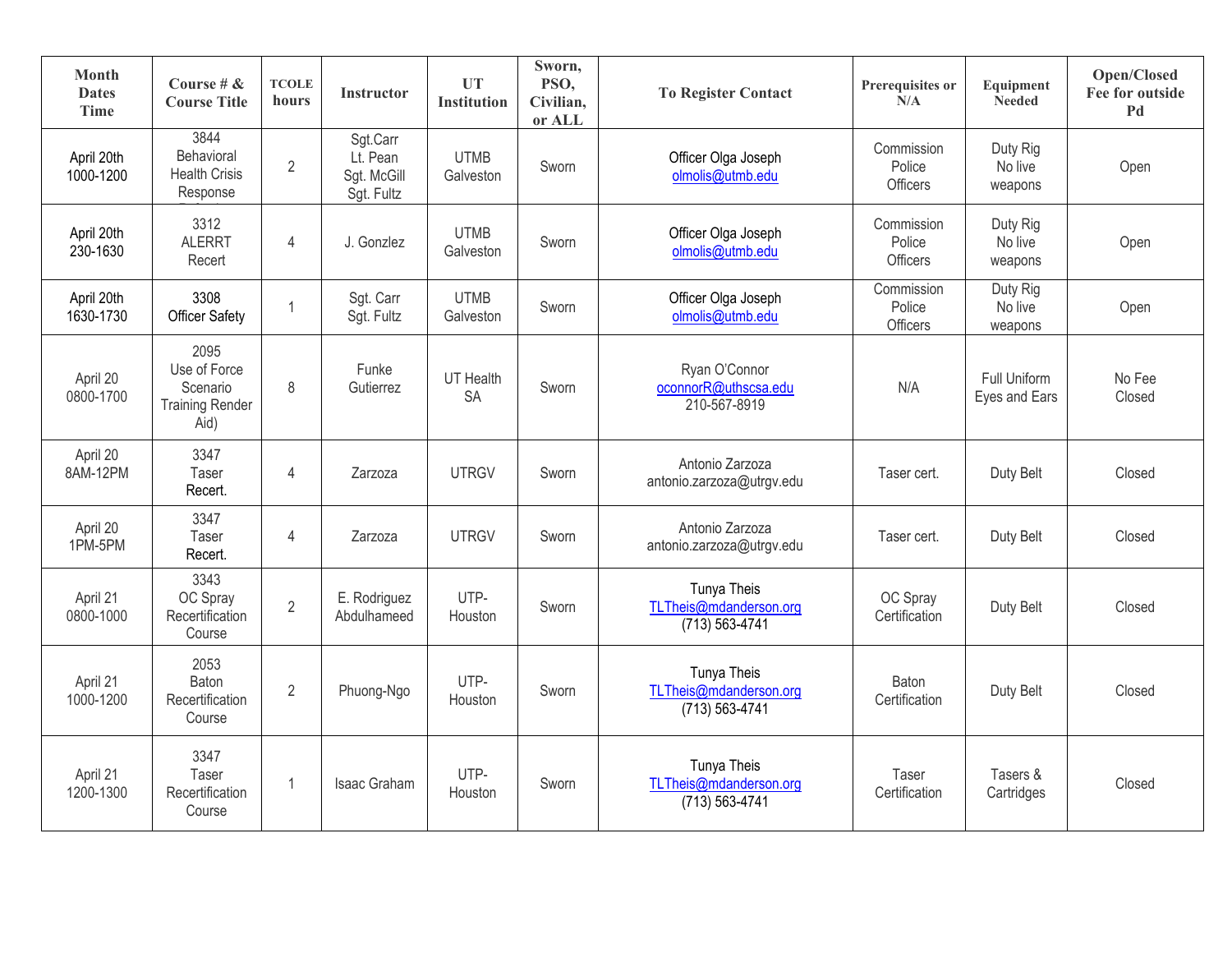| <b>Month</b><br><b>Dates</b><br><b>Time</b> | Course # $\&$<br><b>Course Title</b>          | <b>TCOLE</b><br>hours | Instructor                                                                        | UT<br><b>Institution</b> | Sworn,<br>PSO,<br>Civilian,<br>or ALL | <b>To Register Contact</b>                                        | Prerequisites or<br>N/A          | Equipment<br><b>Needed</b>                                                   | Open/Closed<br>Fee for outside<br>Pd |
|---------------------------------------------|-----------------------------------------------|-----------------------|-----------------------------------------------------------------------------------|--------------------------|---------------------------------------|-------------------------------------------------------------------|----------------------------------|------------------------------------------------------------------------------|--------------------------------------|
| April 26-27<br>0800-1700                    | 3322<br>Patrol Rifle<br>Operator              | 16                    | Chessher                                                                          | UT Health<br><b>SA</b>   | Sworn                                 | Ryan O'Connor<br>oconnorR@uthscsa.edu<br>210-567-8919             | N/A                              | Full Uniform<br>Eyes and Ears                                                | No Fee<br>Closed                     |
| April 26-30<br>0700-1600                    | 3302 Basic<br>Crisis<br>Negotiations          | 40                    | Inspector<br>Shepherd                                                             | UT-Austin                | Sworn                                 | Michael Murphy<br>mike.murphy@austin.utexas.edu<br>1-512-232-9634 | Commission<br>Police<br>Officers | None                                                                         | Closed                               |
| April 27<br>0800-1000                       | 3343<br>OC Spray<br>Recertification<br>Course | $\overline{2}$        | E.Rodriguez<br>Abdulhameed                                                        | UTP-<br>Houston          | Sworn                                 | Tunya Theis<br>TLTheis@mdanderson.org<br>$(713) 563 - 4741$       | OC Spray<br>Certification        | Duty Belt                                                                    | Closed                               |
| April 27<br>1000-1200                       | 2053<br>Baton<br>Recertification<br>Course    | $\overline{2}$        | Cameron<br>Phuong-Ngo                                                             | UTP-<br>Houston          | Sworn                                 | Tunya Theis<br>TLTheis@mdanderson.org<br>(713) 563-4741           | Baton<br>Certification           | Duty Belt                                                                    | Closed                               |
| April 27<br>1200-1300                       | 3347<br>Taser<br>Recertification<br>Course    | $\overline{1}$        | <b>Isaac Graham</b><br>Justin Taylor<br>Elgie Cleaver<br>Abdulhameed,<br>Mohameed | UTP-<br>Houston          | Sworn                                 | Tunya Theis<br>TLTheis@mdanderson.org<br>(713) 563-4741           | Taser<br>Certification           | Tasers &<br>Cartridges                                                       | Closed                               |
| April 27<br>8AM-10AM                        | 2055<br>Firearms<br>Training                  | $\overline{2}$        | Inspector<br>DeRohn                                                               | ODOP                     | Sworn                                 | Ashley Griffin<br>agriffin@utsystem.edu<br>512 579-5091           | N/A                              | Hat, Eye/Ear<br>Pro, Duty<br>Belt, Plate<br>Carrier, Patrol<br>Rifle, Pistol | Closed for UTPB                      |
| April 27<br>12:50PM-<br>2:50 PM             | 2053 Baton<br>Refresher                       | $\overline{2}$        | Inspector<br>DeRohn                                                               | ODOP                     | Sworn                                 | <b>Ashley Griffin</b><br>agriffin@utsystem.edu<br>512 579-5091    | <b>ASP</b><br>Certification      | Duty Belt, ASP<br>Baton                                                      | Closed for UTPB                      |
| April 27<br>3PM-5PM                         | 3343 Less<br>Lethal (OC)<br>Refresher         | $\overline{2}$        | Inspector<br>DeRohn                                                               | ODOP                     | Sworn                                 | Ashley Griffin<br>agriffin@utsystem.edu<br>512 579-5091           | <b>OC</b> Certification          | Eye<br>Protection,<br>Duty Belt, Inert<br>OC Cannister                       | Closed for UTPB                      |